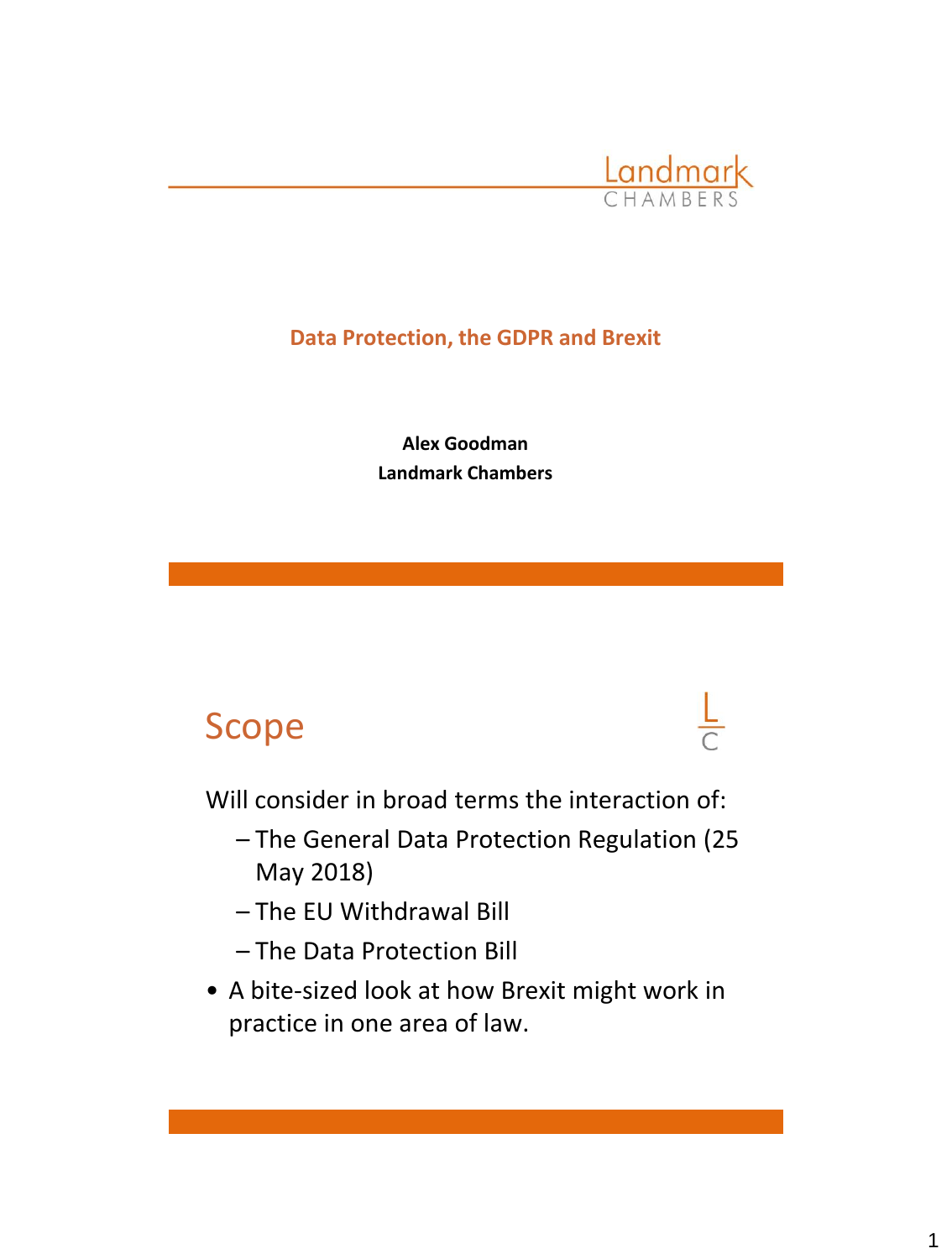#### **Florence Speech of 22 September 2017:**



- Theresa May said there would be a Brexit "implementation period" of "around two years".
- March 2019: UK leaves political institutions but,
	- EU law continues to operate almost as before.
	- UK remains in single market etc.

#### **European Union Withdrawal Bill**

- Passed second reading in House of Commons. Now at Committee stage.
- Clause 3(1) provides:

"Direct EU legislation, so far as operative immediately before exit day, forms part of domestic law on and after exit day"

- "Direct EU legislation" includes regulations and any "EU decision"
- As currently drafted it is unclear whether "Direct EU law" will form part of domestic law in the form of primary legislation, as secondary legislation, or as some other sui generis form of legislation.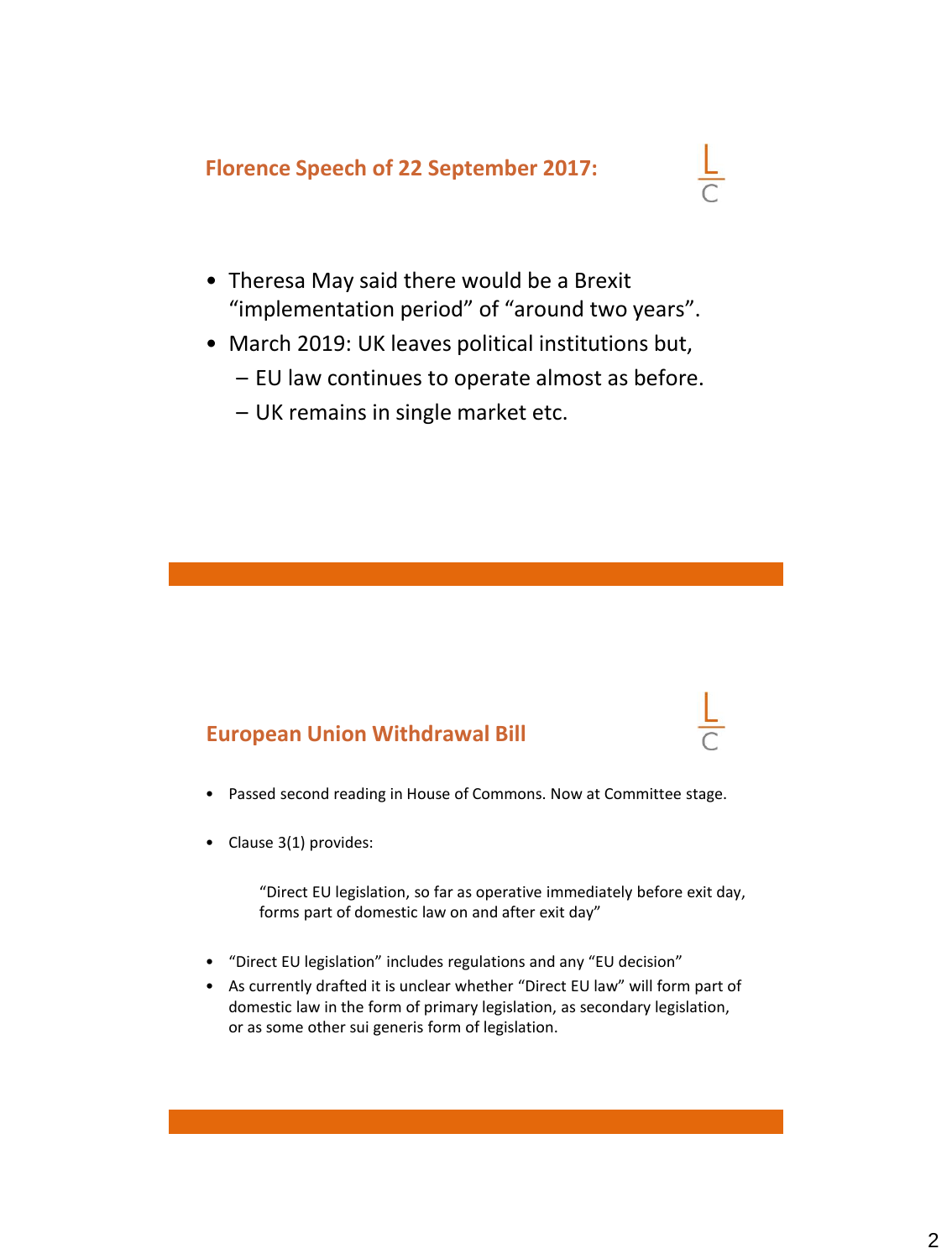## *"Retained EU Law"*



• The law referred to in clauses 3 and 4 that continues its life after exit day is called "retained EU law" (clause 6(7))

#### **Data Protection Law**

- The 1995 Data Protection Directive (95/46/EC). This was implemented into UK law by the Data Protection Act 1998. Will be replaced by GPDR
- **General Data Protection Regulation**
- GDPR will be directly applicable throughout EU member states without the need for implementing legislation from 25 May 2018. The GDPR came into force on 24 May 2016. There is a two-year transition period for implementation.
- The UK will not have left the EU by that date, so it will, on "exit day" become part of the "retained EU law"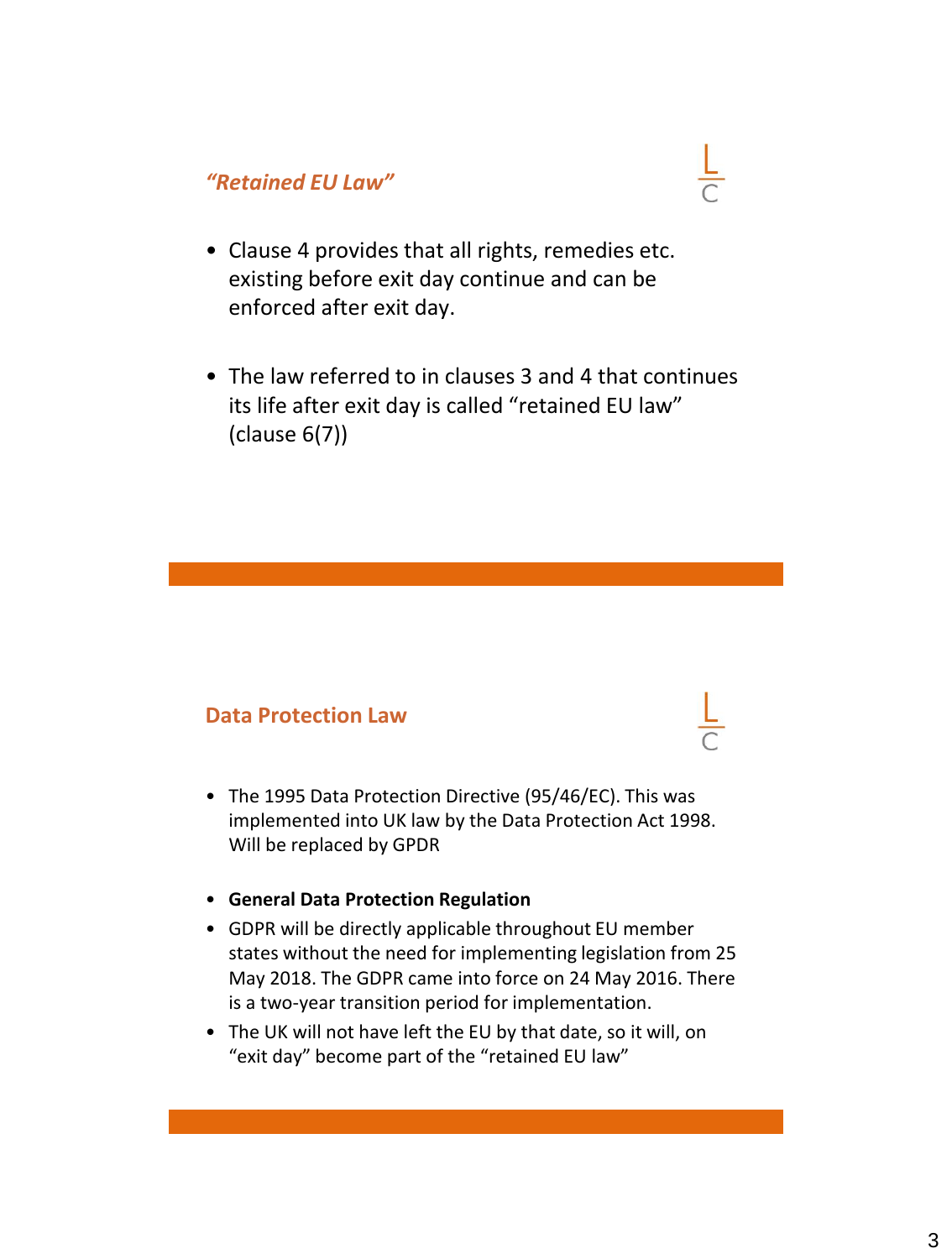#### *Some of what the GDPR does*



- data subjects will be able to request that their personal data is erased by the data controller and no longer processed.
- **Breaches**
- As soon as the data controller becomes aware of any significant personal data breach has occurred, must notify the Information Commissioner's Office (ICO) (less than 72 hours)

#### **Some of What the GDPR Does (2)**

- **Consent**
- Opting in now express, not default, consent to data processing must be informed and freely given:
- Data controllers must have a legitimate reason for processing personal data.
- Potential implications for local authorities. Consent processes need to be implemented now in order to comply with May 2018 deadline.
- New consent provisions tightens up on eg. the use of council tax data for unrelated purposes
- Data Protection Officers will have to be appointed.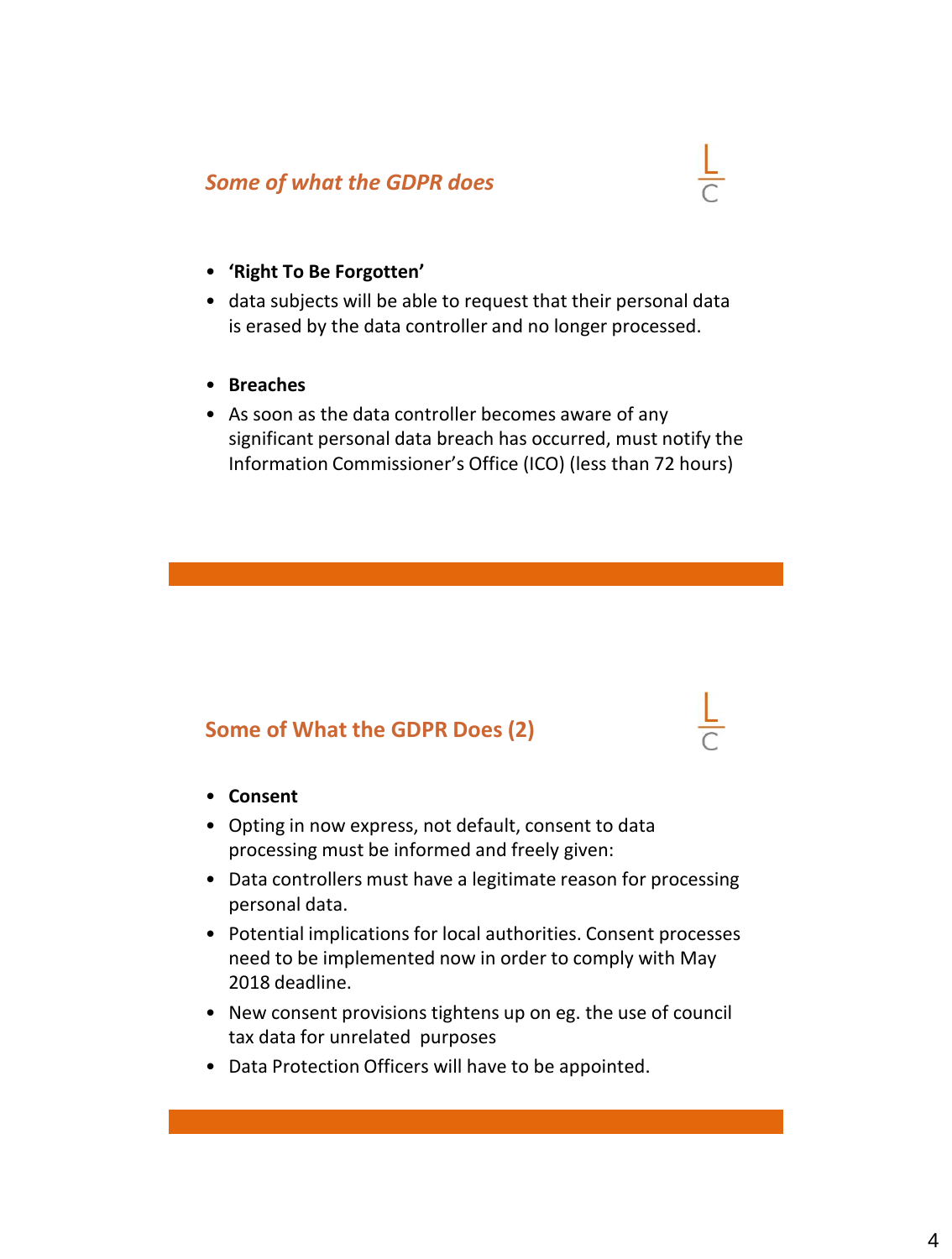#### **Data Protection Bill (UK)**

- The UK is preparing for the GDPR with the Data Protection Bill
- The Data Protection Bill is on its second reading in the House of Lords
- The Bill in part mirrors the GDPR, so there will be a domestic legislative scheme which seeks to mirror EU law and its operation after Brexit

#### **Data Protection Bill (UK) – Intentions**

- Make it simpler to withdraw consent for the use of personal data
- Allow people to ask for their personal data held by companies to be erased
- Enable parents and guardians to give consent for their child's data to be used
- Require 'explicit' consent to be necessary for processing sensitive personal datahave to tick a box to opt in rather than to opt out
- Expand the definition of 'personal data' to include IP addresses, internet cookies and DNA
- Update and strengthen data protection law to reflect the changing nature and scope of the digital economy
- Make it easier and free for individuals to require an organisation to disclose the personal data it holds on them
- Make it easier for customers to move data between service providers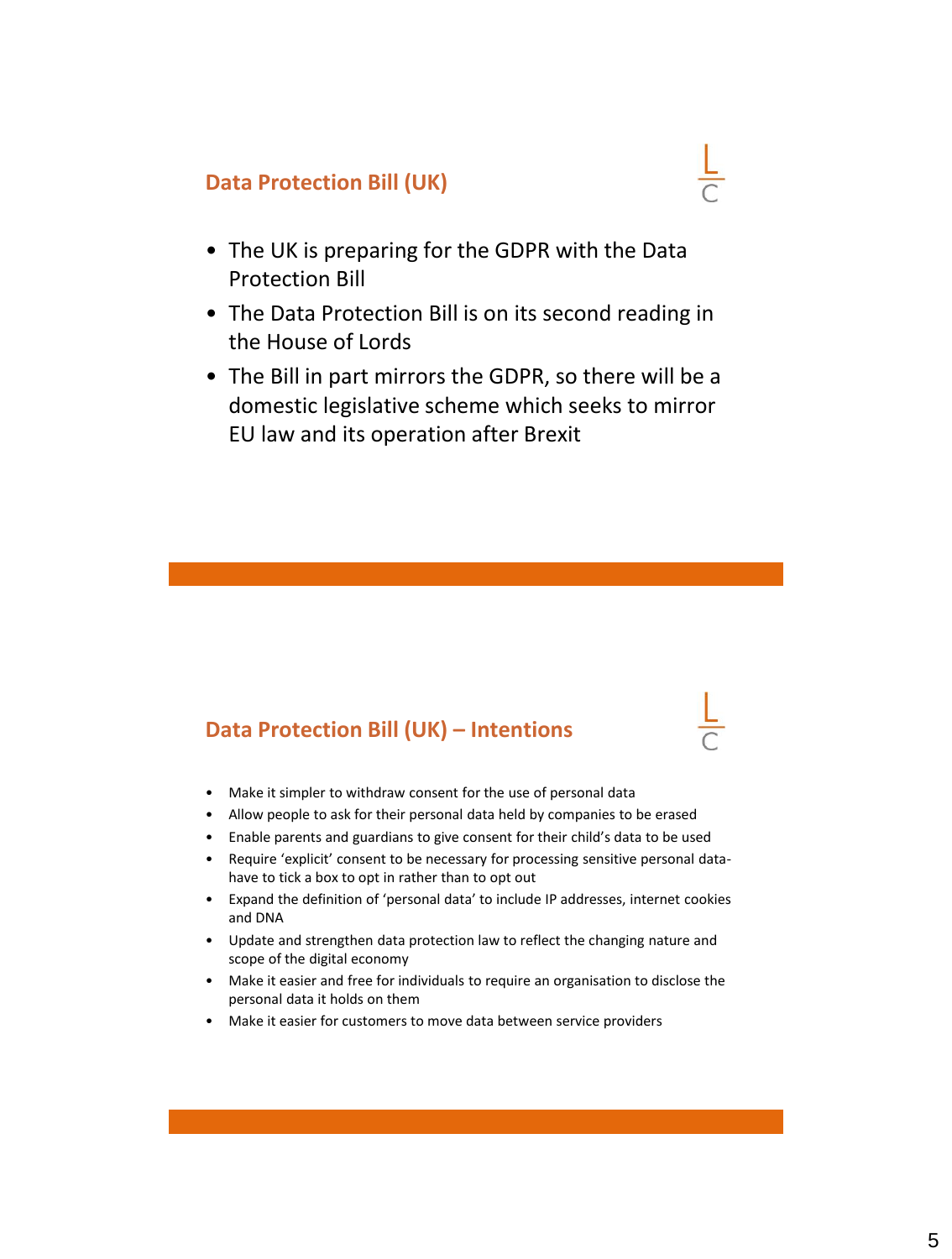

Back to the EU Withdrawal Bill:

Clause 5 provides:

(1) The principle of the supremacy of EU law does not apply to any enactment or rule of law passed or made on or after exit day.

(2) Accordingly, the principle of the supremacy of EU law continues to apply on or after exit day so far as relevant to the interpretation, disapplication or quashing of any enactment or rule of law passed or made before exit day.

(3) Subsection (1) does not prevent the principle of the supremacy of EU law from applying to a modification made on or after exit day of any enactment or rule of law passed or made before exit day if the application of the principle is consistent with the intention of the modification.



- **Van Gend en Loos (1963)** EU Law- A new legal order for the purposes of which member states have curtailed their sovereignty.
- Clauses 5(1) and (2): Supremacy of EU law applies to law that pre-dates exit day.
- What does this mean? There is no EU law after Brexit.
- Applies to "retained EU law"? But that is no longer EU law, it is EU law converted into domestic law.
- What is "supremacy" without jurisdiction of ECJ to enforce it?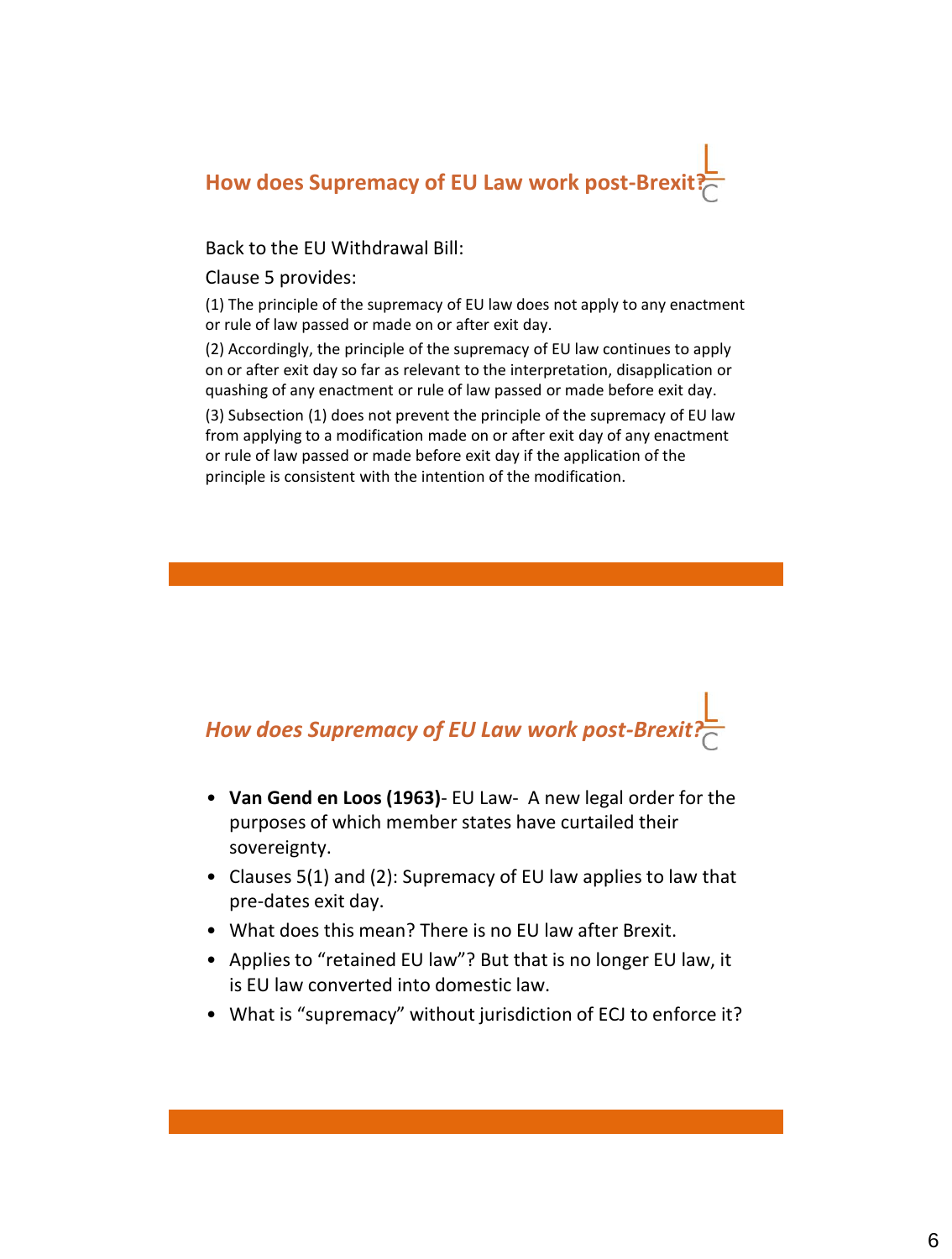## *EU Withdrawal Bill: Clause 7 Clean up power*



(a) any failure of retained EU law to operate effectively, or (b) any other deficiency in retained EU law, arising from the withdrawal of the United Kingdom from the EU."

• This is a so-called Henry VIII Clause.

## *EU Withdrawal Bill Clause 7(2)*

• Clause 7(2) provides:

"Deficiencies in retained EU law include (but are not limited to) where the Minister considers that retained EU law— (a) contains anything which has no practical application in relation to the United Kingdom or any part of it or is otherwise redundant or substantially redundant, (b) confers functions on, or in relation to, EU entities which no longer have functions in that respect under EU law in relation to the United Kingdom or any part of it"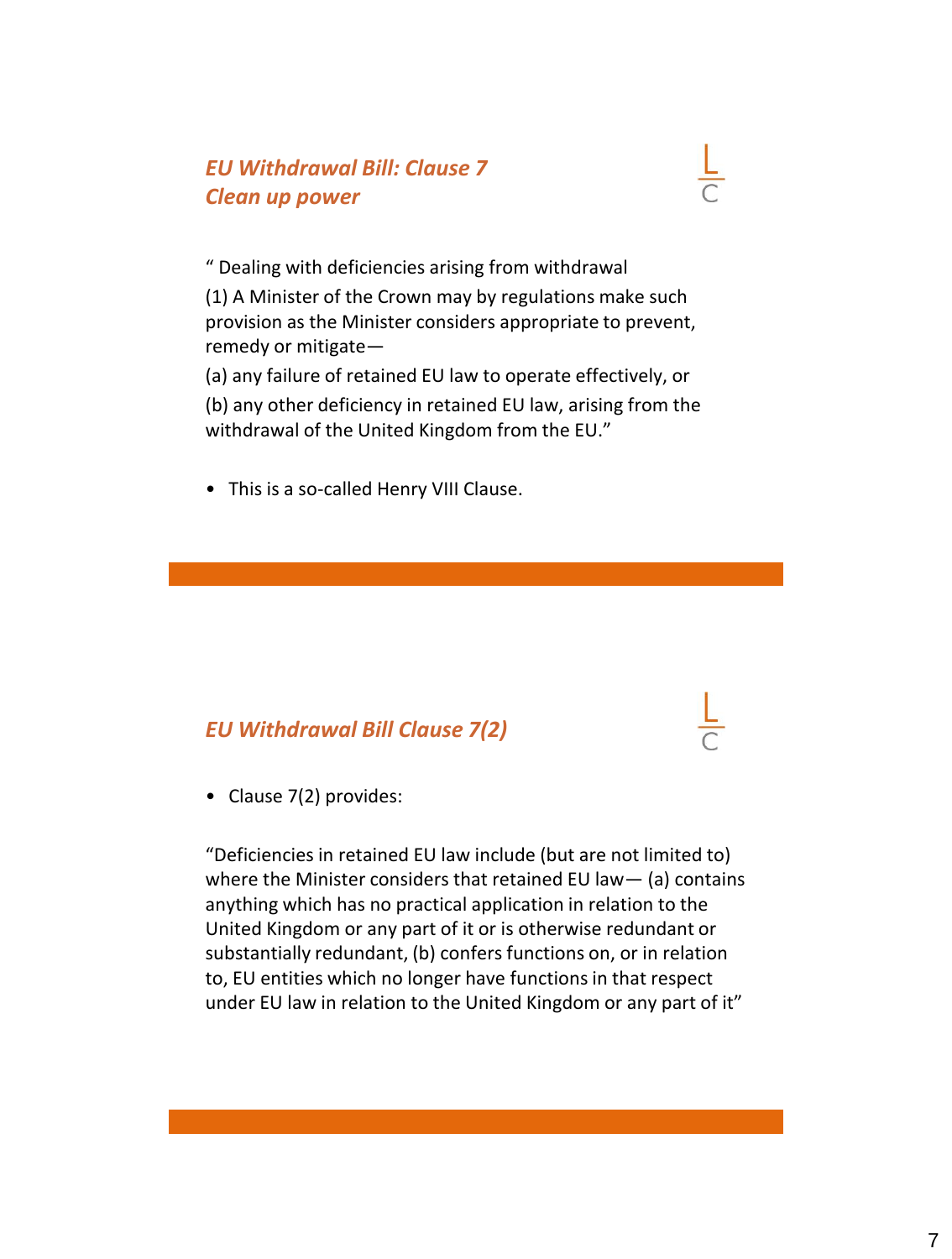## **Worked Example of Brexit problems The European Data Protection Board**



- Currently all European data protection authorities meet under the "Article 29 Working Party", as set up under Article 29 of the Data Protection Directive (Directive 95/46/EC).
- This body will be replaced by the European Data Protection Board (EDPB), set up under Chapter 7 of the GDPR
- Composed mainly of representatives from the national data protection authority of each EU Member State (so not UK post Brexit)
- Integral to operation of GDPR

## **The Transition Period (2019-2021)**

- If the UK remains in/joins the single market during the floated transition period, then the UK would have to adopt the GDPR in full (just like eg. Norway).
- Would presumably have no representation on EDPB, but would have to be bound by its decisions.